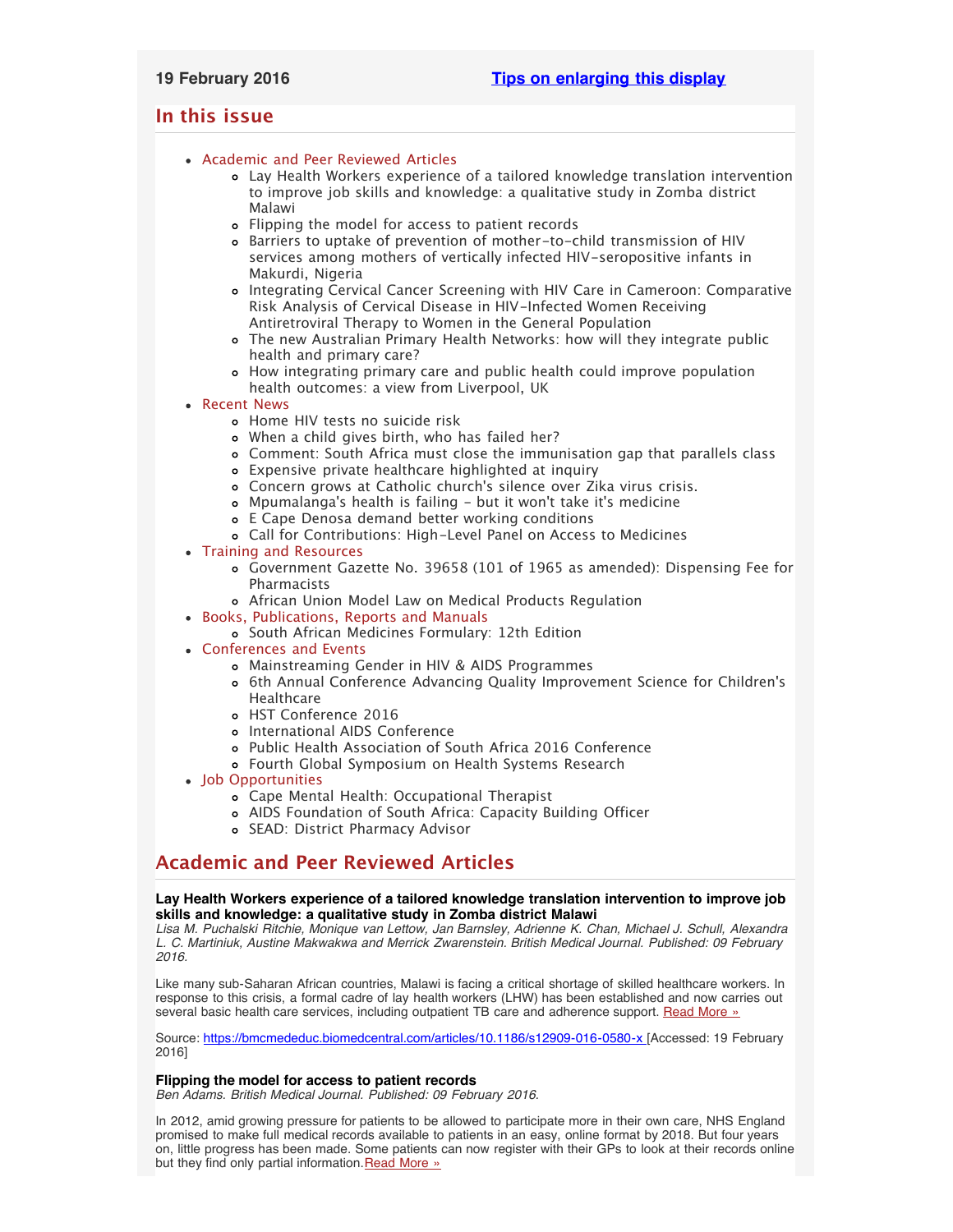Source: [http://www.bmj.com/content/352/bmj.i722\[](http://www.bmj.com/content/352/bmj.i722)Accessed: 19 February 2016]

## **Barriers to uptake of prevention of mother-to-child transmission of HIV services among mothers of vertically infected HIV-seropositive infants in Makurdi, Nigeria**

*Emmanuel Ademola Anigilaje, Bem Ruben Ageda, Nnamdi Okechukwu Nweke. Patient Preference and Adherence. Published: 27 January 2016.*

Perinatal transmission of human immunodeficiency virus (HIV) continues in Nigeria because of the poor use of prevention of mother-to-child transmission of HIV (PMTCT) services. This study reports on the barriers preventing mothers of vertically infected HIV-seropositive infants to use the PMTCT services at the Federal Medical Centre, Makurdi, Nigeria.[Read More »](https://www.dovepress.com/barriers-to-uptake-of-prevention-of-mother-to-child-transmission-of-hi-peer-reviewed-article-PPA)

Source: [https://www.dovepress.com/barriers-to-uptake-of-prevention-of-mother-to-child-transmission-of-hi](https://www.dovepress.com/barriers-to-uptake-of-prevention-of-mother-to-child-transmission-of-hi-peer-reviewed-article-PPA)[peer-reviewed-article-PPA](https://www.dovepress.com/barriers-to-uptake-of-prevention-of-mother-to-child-transmission-of-hi-peer-reviewed-article-PPA) [Accessed: 19 February 2016]

## **[back to top](#page-0-3)**

## **Integrating Cervical Cancer Screening with HIV Care in Cameroon: Comparative Risk Analysis of Cervical Disease in HIV-Infected Women Receiving Antiretroviral Therapy to Women in the General Population**

*Cavin Epie Bekolo , Gillian O'Bryan, Francois Edmond Tchago, Charlette Nangue, Patrick Sylvestre Bekoule, Basile Kollo. Plos One. Published: 11 February 2016.*

While the effect of highly active antiretroviral therapy (HAART) on natural history of cervical lesions remains controversial, resource limited countries need to understand the relevance of their own data to their settings. We compared the risk of cervical disease in HAART-experienced women with that in women in the general population of Cameroon. [Read More »](http://journals.plos.org/plosone/article?id=10.1371/journal.pone.0149152)

Source: <http://journals.plos.org/plosone/article?id=10.1371/journal.pone.0149152>[Accessed: 19 February 2016]

### **[back to top](#page-0-3)**

#### **The new Australian Primary Health Networks: how will they integrate public health and primary care?**

*Mark Booth, Graham Hill, Michael J Moore, Danielle Dalla, Michael G Moore, Anne Messenger.Public Health Research and Practice. Published: 28 January 2016.*

On 1 July 2015, the Australian Government established 31 new Primary Health Networks (PHNs), following a review by its former Chief Medical Officer, John Horvath, of 61 Medicare Locals created under the previous Labor administration. The Horvath review recommended, among other things, that new, larger primary health organisations be established to reduce fragmentation of care by integrating and coordinating health services, supporting the role of general practice, and leveraging and administering health program funding. [Read More »](http://www.phrp.com.au/issues/january-2016-volume-26-issue-1/the-new-australian-primary-health-networks-how-will-they-integrate-public-health-and-primary-care/)

Source: [http://www.phrp.com.au/issues/january-2016-volume-26-issue-1/the \[](http://www.phrp.com.au/issues/january-2016-volume-26-issue-1/the-new-australian-primary-health-networks-how-will-they-integrate-public-health-and-primary-care/)Accessed: 19 February 2016]

### **[back to top](#page-0-3)**

### <span id="page-1-0"></span>**How integrating primary care and public health could improve population health outcomes: a view from Liverpool, UK**

*Rachael Gosling, Sandra M Davies, John A Hussey. Public Health Research and Practice. Published: 28 January 2016.*

Although primary care is at the forefront of delivering healthcare to the population, its role in preventing poor health has varied throughout history. Faced with growing demand on healthcare services and a rise in noncommunicable diseases, some health systems are attempting to integrate healthcare delivery with broader population health and wellbeing interventions. [Read More »](http://www.phrp.com.au/issues/january-2016-volume-26-issue-1/how-integrating-primary-care-and-public-health-could-improve-population-health-outcomes-a-view-from-liverpool/)

Source: [http://www.phrp.com.au/issues/january-2016-volume-26-issue-1/ \[](http://www.phrp.com.au/issues/january-2016-volume-26-issue-1/how-integrating-primary-care-and-public-health-could-improve-population-health-outcomes-a-view-from-liverpool/)Accessed: 19 February 2016]

**[back to top](#page-0-3)**

## <span id="page-1-1"></span>**Recent News**

#### **Home HIV tests no suicide risk**

*Timeslive. Published: 10 February 2016.*

The South African Pharmacy Council has relaxed the regulation prohibiting chemists from selling HIV home-testing kits for private use. [Read More »](http://www.hst.org.za/news/home-hiv-tests-no-suicide-risk)

Source: [http://www.timeslive.co.za/thetimes/2016/02/10/Home-HIV-tests-no-suicide-risk \[](http://www.timeslive.co.za/thetimes/2016/02/10/Home-HIV-tests-no-suicide-risk)Accessed: 19 February 2016]

### **[back to top](#page-0-3)**

<span id="page-1-2"></span>**When a child gives birth, who has failed her?**

*Health-e News. Published: 15 February 2016.*

When a 12-year-old girl slides onto your operating table for a caesarean section, it's hard not to ask how she got here - and the answer seems to lie somewhere in the distance between cities and villages and in the family planning gap between the "have's" and "have not's" [Read More »](http://www.hst.org.za/news/when-child-gives-birth-who-has-failed-her)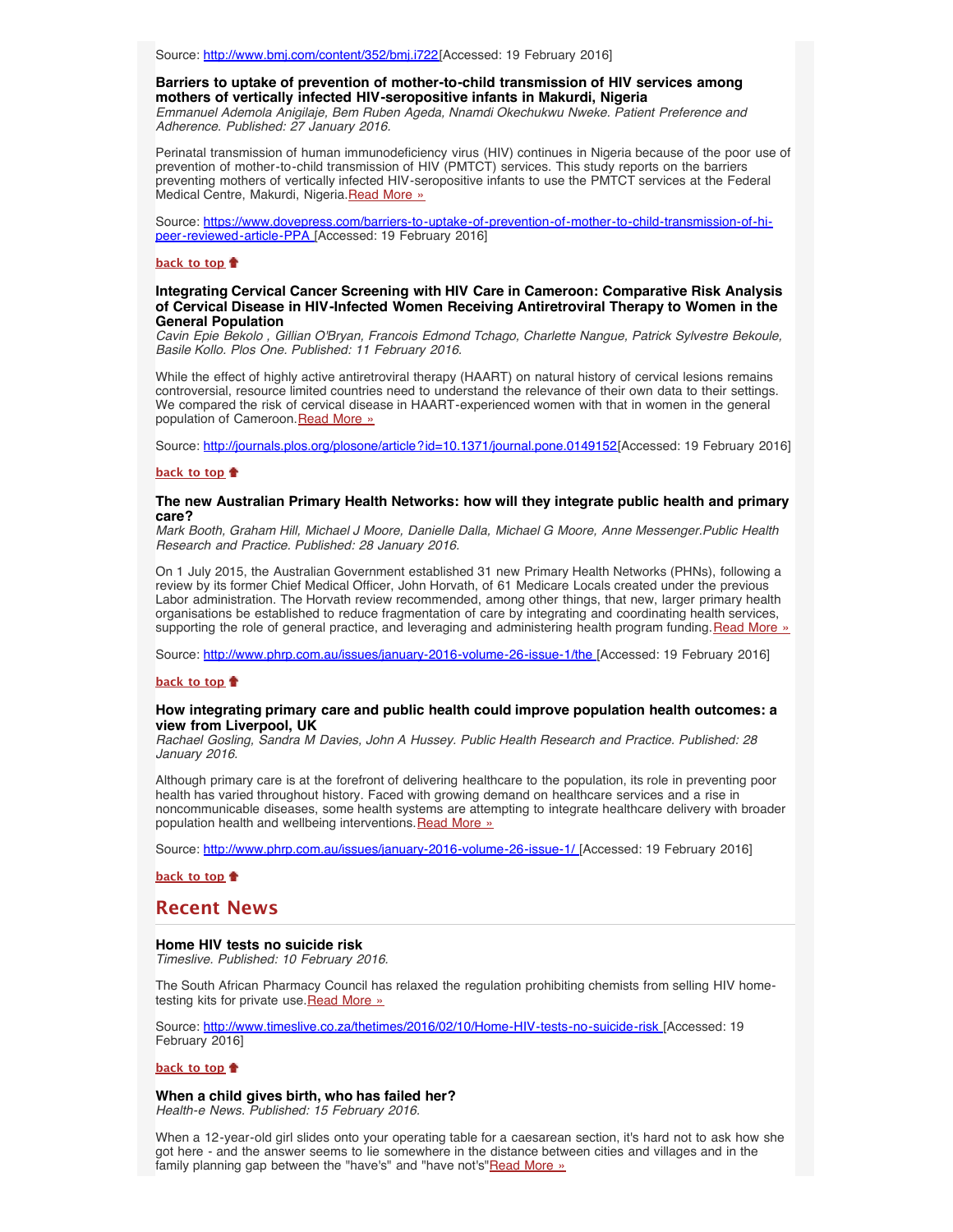Source: <http://www.health-e.org.za/2016/02/15/when-a-child-gives-birth-who-has-failed-her/>[Accessed: 19 February 2016]

#### **[back to top](#page-0-3)**

# **Comment: South Africa must close the immunisation gap that parallels class**

*Mail & Guardian. Published: 19 February 2016.*

Just 30 years ago, the average South African woman would have had four children, with the expectation that only two would live to celebrate their fifth birthdays. Today, parents no longer need to live with the same fear, in large part as a result of a remarkably powerful public health tool: the introduction of vaccines. [Read More »](http://www.hst.org.za/news/comment-south-africa-must-close-immunisation-gap-parallels-class)

Source: [http://mg.co.za/article/2016-02-18-comment-south-africa-must-close-the-immunisation-gap-that](http://mg.co.za/article/2016-02-18-comment-south-africa-must-close-the-immunisation-gap-that-parallels-class/)[parallels-class/ \[](http://mg.co.za/article/2016-02-18-comment-south-africa-must-close-the-immunisation-gap-that-parallels-class/)Accessed: 19 February 2016]

#### **[back to top](#page-0-3)**

## **Expensive private healthcare highlighted at inquiry**

*Times Live. Published: 3 February 2016.*

The high cost of private health care took centre stage at the health market inquiry on Wednesday, amid revelations that South Africans pay six times the international average for hospital stays. [Read More »](http://www.hst.org.za/news/expensive-private-healthcare-highlighted-inquiry)

Source: <http://www.bdlive.co.za/national/health/2016/02/18/expensive-private-healthcare-highlighted-at-inquiry> [Accessed: 19 February 2016]

#### **[back to top](#page-0-3)**

### <span id="page-2-2"></span>**Concern grows at Catholic church's silence over Zika virus crisis.**

*The Guardian. Published: 4 February 2016.*

Critics draw comparison with church view on Aids/HIV as proscription remains on artificial contraception and abortion despite virus's links with birth defects Harriet [Read More »](http://www.hst.org.za/news/concern-grows-catholic-churchs-silence-over-zika-virus-crisis)

Source: [http://www.theguardian.com/world/2016/feb/04/concern-grows-over-catholic-churchs-](http://www.theguardian.com/world/2016/feb/04/concern-grows-over-catholic-churchs-silence-over-zika-virus-crisis-abortion-contraception)[Accessed: 19 February 2016]

## **[back to top](#page-0-3)**

#### **Mpumalanga's health is failing - but it won't take it's medicine**

*Mail & Guardian. Published: 12 February 2016.*

The Mpumalanga department of health incurred nearly R2-billion in irregular expenditure in the 2014-2015 financial year - making up more than 80% of the province's total irregular expenditure, according to the auditor general's report. [Read More »](http://www.hst.org.za/news/mpumalangas-health-failing-it-wont-take-its-medicine)

Source: <http://mg.co.za/article/2016-02-11-mpumalangas-health-is-failing-but-it-wont-take-its-medicine> [Accessed: 19 February 2016]

#### **[back to top](#page-0-3)**

#### <span id="page-2-0"></span>**E Cape Denosa demand better working conditions**

*Health-e News. Published: 28 January 2016.*

The Democratic Nursing Organisation of South Africa (Denosa) in the Eastern Cape (EC) is demanding better working conditions and that more nurses be appointed to address a massive shortage. [Read More »](http://www.hst.org.za/news/e-cape-denosa-demand-better-working-conditions)

Source: [http://www.sabc.co.za/news/a/c48f46804bbae4c5ad8def757c0fe497 \[](http://www.sabc.co.za/news/a/c48f46804bbae4c5ad8def757c0fe497/-E-Cape-Denosa-demand-better-working-conditions--20160218)Accessed: 19 February 2016]

## **[back to top](#page-0-3)**

## <span id="page-2-1"></span>**Call for Contributions: High-Level Panel on Access to Medicines**

*United Nations. Published: 28 December 2016.*

The United Nations Secretary-General is calling for contributions by interested stakeholders that address the policy incoherence in relation to the rights of inventors, international human rights law, trade rules, and public health objectives including increased access to medicines, vaccines, diagnostics and medical devices ('health technologies'). In accordance with Sustainable Development Goal 3, and the integrated nature of the 2030 Agenda for Sustainable Development, contributions are not limited to any specific set of countries or any diseases. Deadline for contribution: 28 February 2016. [Read More »](http://www.hst.org.za/news/call-contributions-high-level-panel-access-medicines)

Source: [http://www.unsgaccessmeds.org/call-for-contributions\[](http://www.unsgaccessmeds.org/call-for-contributions)Accessed: 19 February 2016]

## **[back to top](#page-0-3)**

## **Training and Resources**

**Government Gazette No. 39658 (101 of 1965 as amended): Dispensing Fee for Pharmacists** *National Department of Health. Published: 5 February 2016. URL: [http://www.hst.org.za/publications/government-gazette-no-39658-101-1965-amended-dispensing-fee-](http://www.hst.org.za/publications/government-gazette-no-39658-101-1965-amended-dispensing-fee-pharmacists)*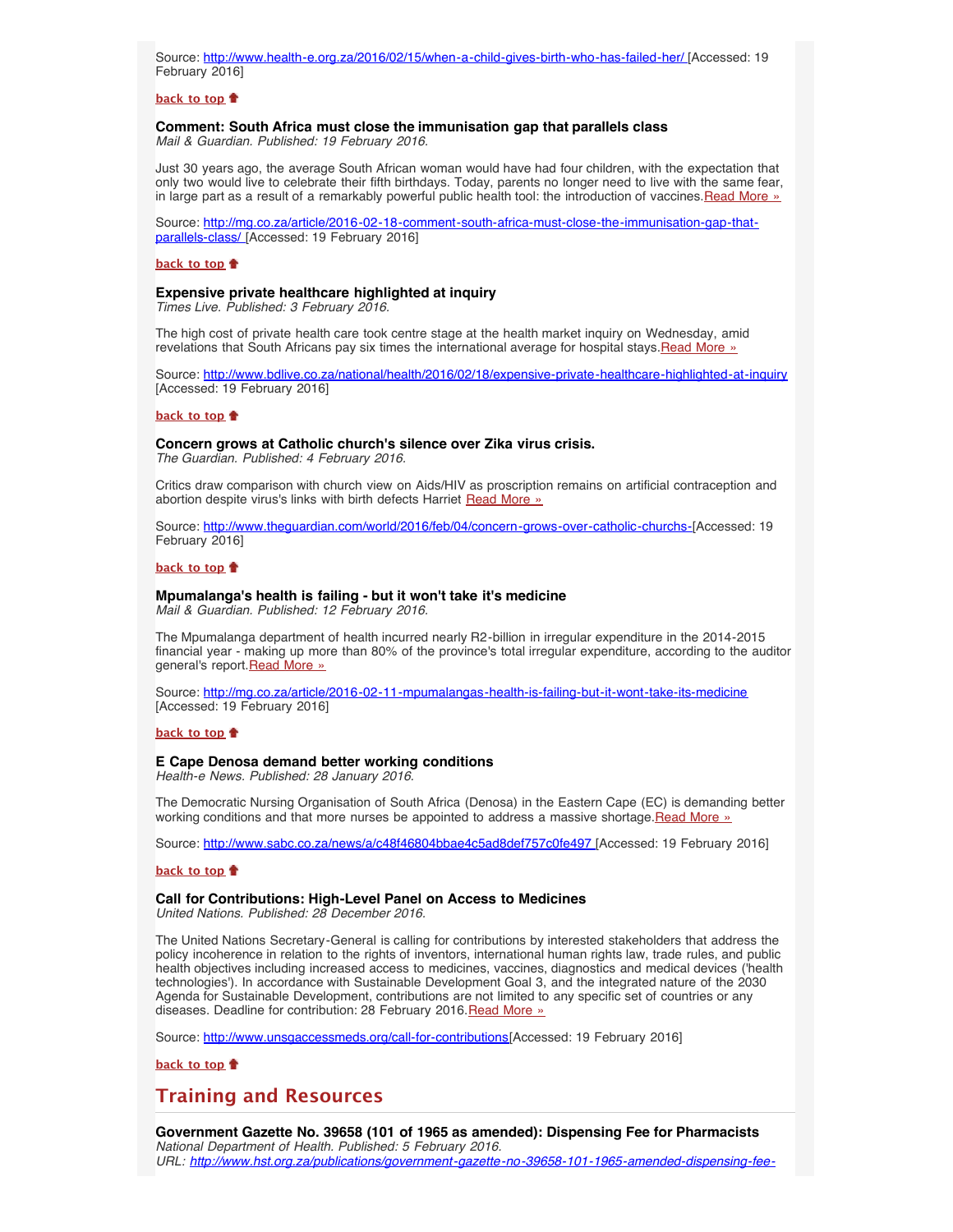### *[pharmacists](http://www.hst.org.za/publications/government-gazette-no-39658-101-1965-amended-dispensing-fee-pharmacists)*

Medicines and Related Substances Act - Regulations relating to a transparent pricing system for medicines and scheduled substances.

#### **[back to top](#page-0-3)**

## <span id="page-3-0"></span>**African Union Model Law on Medical Products Regulation**

*African Union Heads of State. Published: February 2016. URL: <http://www.hst.org.za/publications/african-union-model-law-medical-products-regulation>*

Scope of Application and other laws: 1) This law shall apply to all medical products alongside existing laws related to regulation of medical products. 2) In the event of any conflict with any other law on medical products the provisions of this law shall prevail. 3) Provisions of any existing law in conflict with this law shall to the extent of the inconsistency stand repealed or amended.

#### **[back to top](#page-0-3)**

## <span id="page-3-1"></span>**Books, Publications, Reports and Manuals**

#### <span id="page-3-2"></span>**South African Medicines Formulary: 12th Edition**

*Health & Medical Publishing Group. Published: February 2016.*

The updated 12th edition of the South African Medicines Formulary (SAMF) is the essential reference to the rational, cost-effective and safe use of medicines. SAMF, a joint initiative of the University of Cape Town's Division of Clinical Pharmacology and the Health and Medical Publishing Group, publishers for the South African Medical Association, provides easy access to the latest, scientifically accurate information, including full drug profiles, clinical notes and special prescriber's points. R555.00 for SAMA members (including VAT) or R690.00 for non-members (including VAT). Contact: Diane Smith, Head: Sales & Marketing, Health & Medical Publishing Group Tel: 012- 481 2069, Fax: 086 542 6620

**[back to top](#page-0-3)**

## <span id="page-3-3"></span>**Conferences and Events**

### **Mainstreaming Gender in HIV & AIDS Programmes**

*When: 3 - 4 March 2016 Venue: Birchwood Conference Centre, Boksburg, Gauteng Email: [register@mersey-co.za](file:///Users/DTP/Desktop/register@mersey-co.za)*

#### **[back to top](#page-0-3)**

## **6th Annual Conference Advancing Quality Improvement Science for Children's Healthcare**

*When: 29 April 2016 Venue: Baltimore, MD, USA URL: <https://www.academicpeds.org/secure/meeting/QIMeeting/index.cfm>*

## **[back to top](#page-0-3)**

#### **HST Conference 2016**

*When: 4-6 May 2016 Venue: Birchwood Conference Centre, Boksburg, Gauteng URL: [http://www.hstconference2016.org.za](http://www.hstconference2016.org.za/)*

Health Systems Trust (HST) is hosting a conference from 4-6 May 2016 at the Birchwood Conference Centre, Boksburg, Gauteng. Under the banner of *Strengthened health systems for sustainable development: sharing, supporting, synergising*, the event is designed to advance the global public health agenda in improving health outcomes.

#### **[back to top](#page-0-3)**

#### **International AIDS Conference**

*When: 17-22 July 2016 Venue: International Convention Centre, Durban, South Africa URL: <http://www.aids2016.org/>*

The International AIDS Conference is the premier gathering for those working in the field of HIV, as well as policy makers, persons living with HIV and other individuals committed to ending the pandemic. It is a chance to assess where we are, evaluate recent scientific developments and lessons learnt, and collectively chart a course forward

## **[back to top](#page-0-3)**

**Public Health Association of South Africa 2016 Conference** *When: 19 - 22 September 2016 Venue: East London Convention Centre email: [deon.salomo@mrc.ac.za](file:///Users/DTP/Desktop/deon.salomo@mrc.ac.za)*